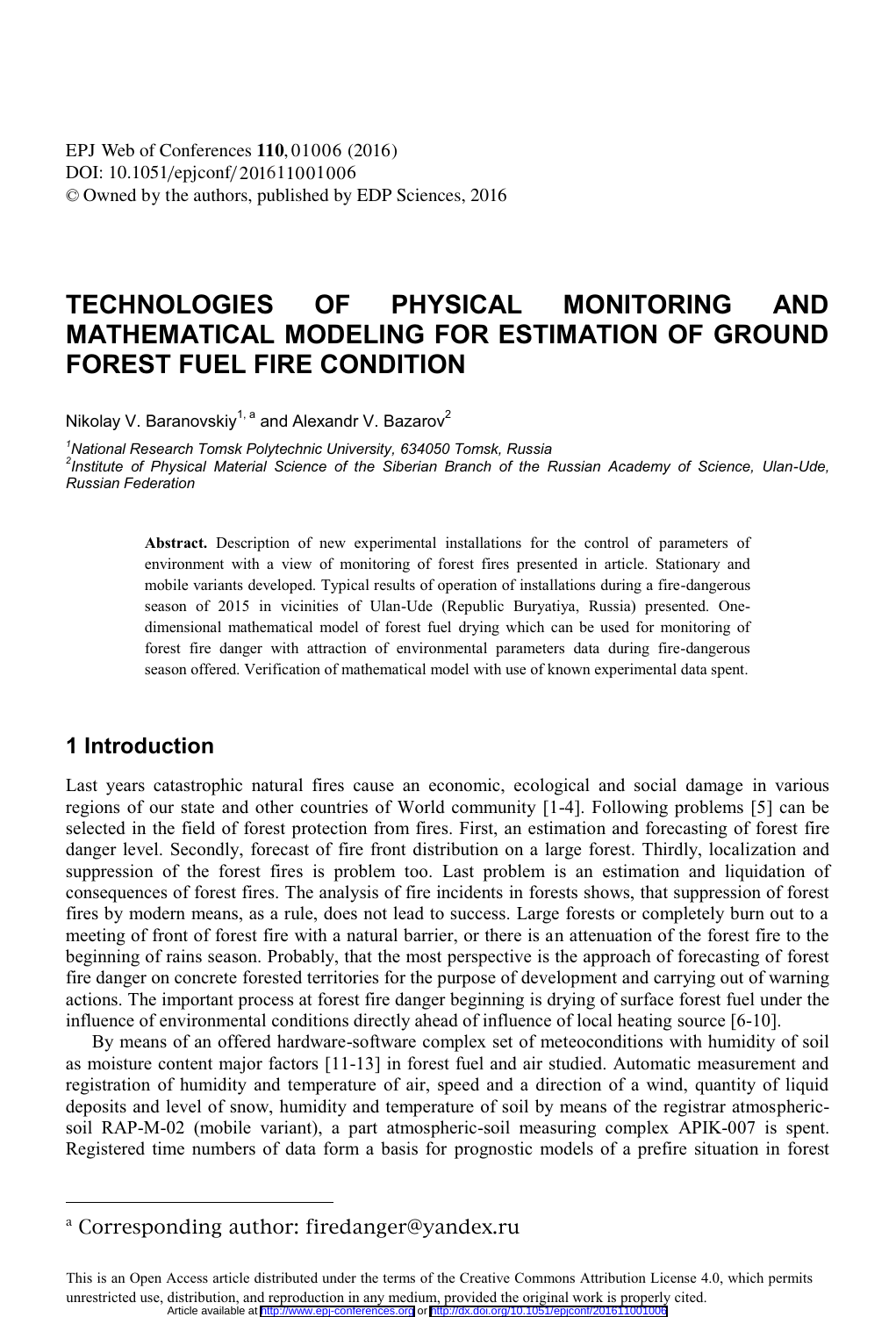environments. The given model can be used for monitoring of potentially fire-dangerous forest sites, especially at deficiency of the meteorological information.

### **2 Experimental Installations**

The atmospheric-soil measuring complex contains on a ten-meters mast 1 (fig. 2), five gauges 2 of temperatures and humidity of air in radiating protection at heights 1, 2, 4, 6 and 10 m, gauge 3 of speeds and wind direction, gauge 13 of total solar radiation, also solar battery 11 and aerial 12 for the modem of cellular communication which 6 registrars - the independent controller-logger (AKL) in the case. In a mobile variant on two-meters mast 1 located two gauges 2 of temperatures and humidity of air in radiating protection at heights 0,2 and gauge 13 of total solar radiation (2 channels) at 2 m, gauge 3 of speeds and a direction of wind. Solar battery and cellular modem absent; power supply provided from 220 volt and accumulator with a stock of a charge for 2-5 months depending on season temperature; data transmission through USB provided. Near to a mast in each variant there is a gauge 4 of heights of snow cover and gauge 5 of liquid precipitations on two-meter tripod.

The soil part of stationary variant (fig. 2) for monitoring researches of soil modes contains a probe 9 profiles of temperature of a ground with digital gauges at levels 0; 2; 5; 10; 15; 20, 25; 30, 35; 40; 45; 50; 55; 60; 80; 100; 120; 160; 240; 320 cm below soil surface. Basically, the length of a probe and quantity of gauges can change with monitoring conditions. The probe is executed in the form of the three-wire printed-circuit board with the high-precision digital thermometers soldered to it, the protected thermoshrinkable tube. For measurement of a profile of volume soil humidity some gauges 7 humidity of a ground intended. For measurement of conductivity of water provided the gauge 8.

Probes of a profile of temperature in ground layer were presented in the form of four transitive boxes 10 with cables of five meters to logger in stationary and mobile variants (having on five digital single temperature gauges DS18B20 on half-meter wires for measurement of various adjusted temperature profiles of a ground on different depths from a surface). Also there are gauges 7 for humidity of ground (TRIME-PICO32) and 8 for conductivity of water were presented in installations. Control, gathering, accumulation and data transmission in variants 1, 2 and 3 made by the registrar (AKL2 - GSM-modem), executed on the basis of microcircuits. In its case 6 is accumulator. The GSM-modem and the gauge of atmospheric pressure also located.

Test sites were limited by mineralized strips take places, each of which is filled by one of the most widespread forest fuel for the scenario in immediate proximity from installations. Controllable ignition of forest fuel for definition of ability of dry laying to ignition follows. Sites are equipped with fire extinguishing means by which the ignition centre will be neutralized. Experiment repeats to statistically significant set of cases.



**Figure 1.** An atmospheric-soil measuring complex (mobile variant).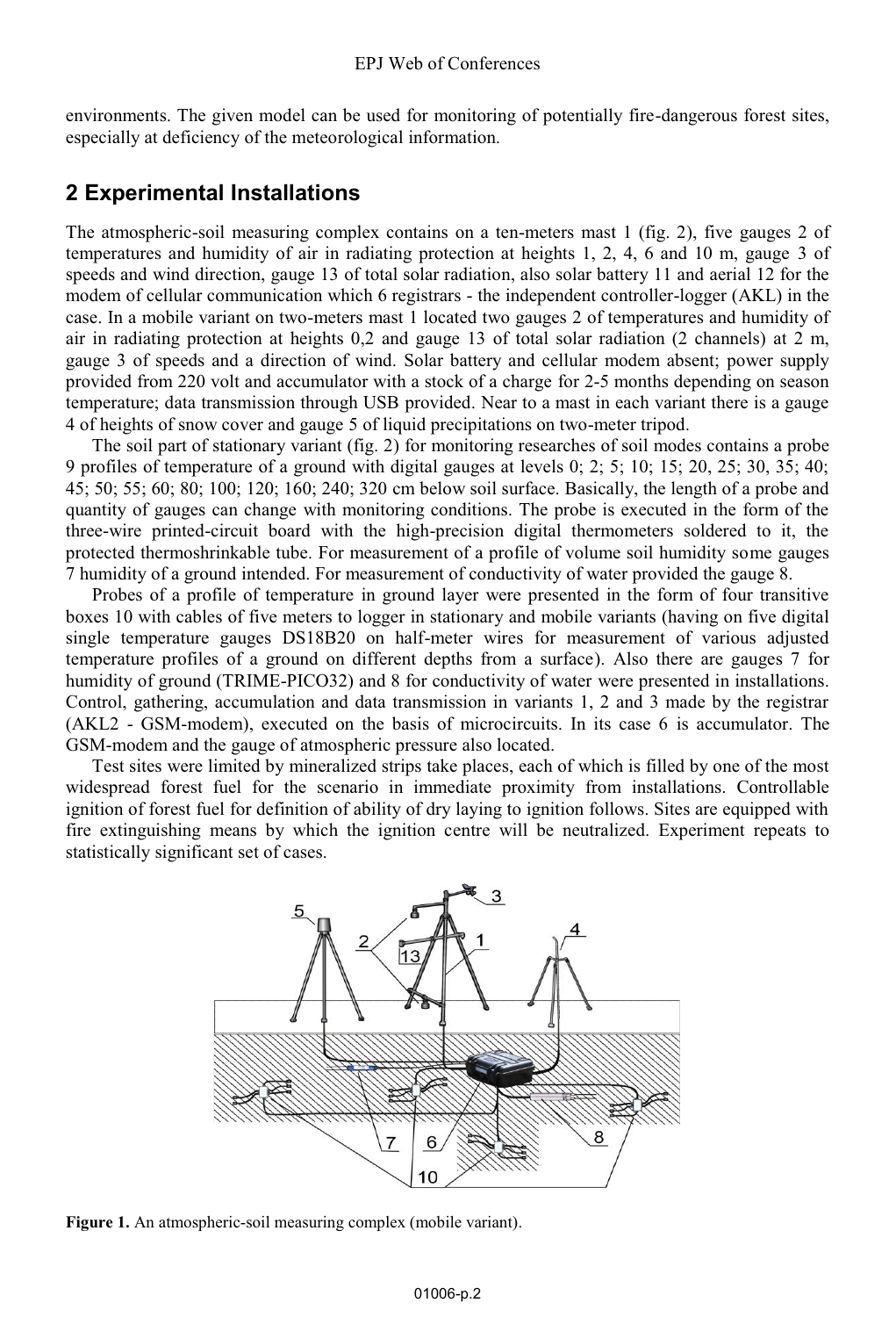Thermophysical Basis of Energy Technologies 2015



**Figure 2.** An atmospheric-soil measuring complex (stationary variant).



**Figure 3.** The typical data received from installation. On July, 21st, 2015.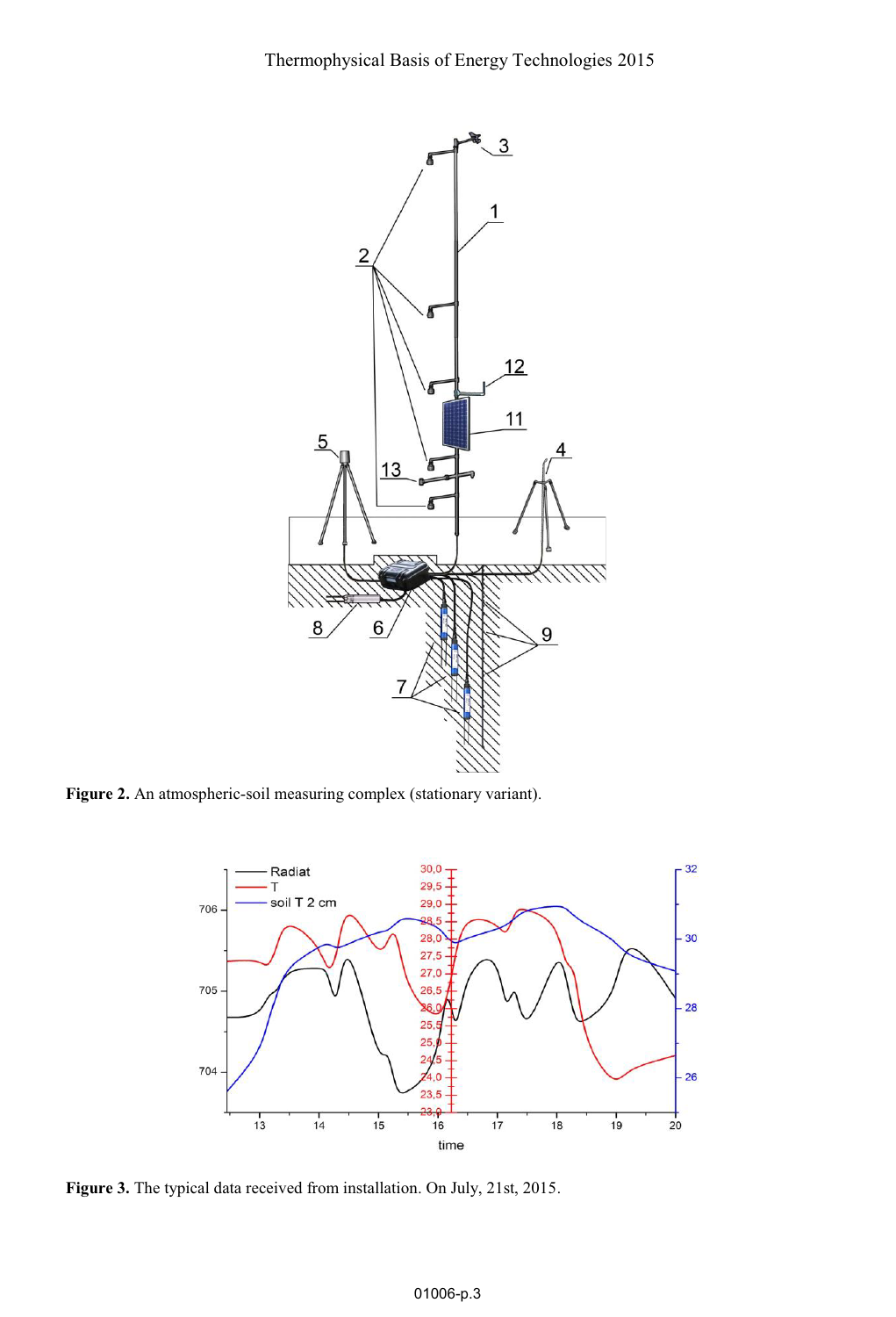As a result of performance of works experimental installations of the control of parameters of environment (stationary and mobile variants) created. Pre-production operation of these installations in territory of large forest near to settlement Ulan-Ude (Buryatiya, Russia) spent. Data of observation which can be used at operation of the determined mathematical models of drying and ignition of forest fuel obtained.

## **3 Mathematical Model of Forest Fuel Drying**

The fullest physical and mathematical model of forest fuel layer drying presented in work [14]. Various types of forest fuels in ground cover with heterogeneity of temperature and moisture content distribution considered. Two temperature approximation, radiation from the Sun, convectiveconductive heat exchange with a ground layer of atmosphere, water evaporation, partial pressure of water vapor taken into account. The problem reduced to system of the nonlinear differential equations of hyperbolic-parabolic type. Problem is complex (various variants on moisture content of different forest fuel layers). It is necessary to spend some hours for calculations of machine time on personal computer of IBM PC type that is absolutely not comprehensible and does not allows to use in the near future the given model into practice. The one-dimensional mathematical model of forest fuel drying under the influence of environmental conditions resulted [15]:

$$
\sum_{i=1}^{2} \rho_i \varphi_i C_{pi} \frac{\partial T_s}{\partial t} = \frac{\partial}{\partial z} \left( \lambda_s \frac{\partial T_s}{\partial z} \right) + \frac{\partial q_{Rz}}{\partial z} - q_2 \frac{k_{02}^2 \varphi_2 \varphi_2}{\sqrt{T_s}} \left[ \exp \left( -\frac{E}{RT_s} \right) P_{2e} \right] - \alpha_v \left( T_s - T_e \right) \tag{1}
$$

$$
\rho_1 \frac{\partial \varphi_1}{\partial t} = 0 \tag{2}
$$

$$
\frac{d\varphi_2}{dt} = -\frac{k_{02}'\varphi_2}{\sqrt{T_S}} \left[ \exp\left(-\frac{E}{RT_S}\right) - P_{2e} \right]
$$
\n(3)

Boundary conditions on the top and bottom borders of forest fuel layer register as follows [15]:

$$
-\lambda_s \frac{\partial T_s}{\partial z}\bigg|_{z=h} = \alpha_e (T_{sw} - T_e) + q_2 R_{2w} - \varphi_{sw} q_{Rw},
$$
\n(4)

$$
\lambda_s \left. \frac{\partial T_s}{\partial z} \right|_{z=0} = \alpha_0 (T_{s0} - T_0) + q_{Rw} (1 - \varphi_{sw}) \exp\left(-k_1 \rho_1 h\right)
$$
\n<sup>(5)</sup>

Initial conditions for temperature, and volume moisture content become a volume fraction of dry organic substance [15]:

$$
T_s(z)\big|_{t=0} = T_{sH}(z), \ \varphi_1(z)\big|_{t=0} = \varphi_{1H}(z), \ \varphi_2(z)\big|_{t=0} = \varphi_{2H}(z)
$$
\n(6)

Where z - coordinate counted from a surface of soil of perpendicularly spreading surface; t - time;  $T_s$  - temperature of the condensed phase (dry organic substance + free and connected water);  $\lambda_s$  factor of heat conductivity of the condensed phase in forest fuel layer;  $\alpha_e$  - heat exchange factor on the top border of a layer;  $\alpha_0$  - heat exchange factor on the bottom border of a layer;  $T_{s0}$  - temperature of forest fuel layer on the bottom border of a layer;  $T_e$  - ambient temperature;  $T_0$  - soil temperature;  $\alpha_v$  =  $\alpha_{e}S$  - factor of volume convective heat exchange;  $\rho_i$ ,  $C_{pi}$ ,  $\varphi_i$  - density, thermal capacities and volume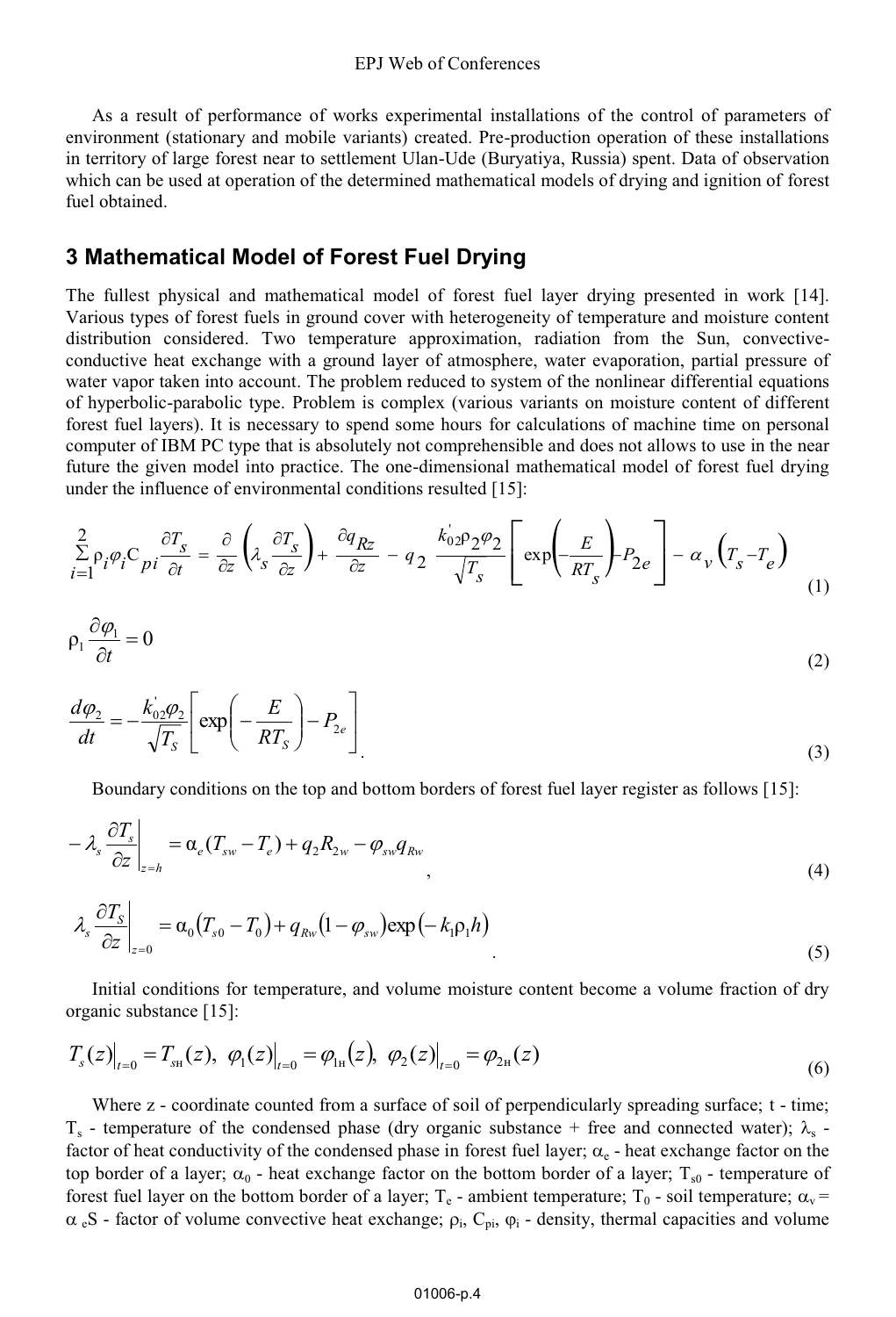fractions of dry organic substance  $(i=1)$  and water (free and connected with dry organic substance) (i=2);  $\lambda_s = \lambda_1 \rho_1 + \lambda_2 \rho_2$ ;  $k'_{02}$  – predexponent multiplier characterising evaporation of free and connected water;  $E$  - energy of activation characterising evaporation of free and connected water;  $w$ moisture content; R - universal gas constant;  $\varphi_{sw} = \varphi_{1w} + \varphi_{2w}$  - volume fraction of the condensed phase on top border of forest fuel;  $q_{Rx}$  and  $q_{Rz}$  – flux of radiations on border of section of environments and flux of the radiation getting into forest fuel layer;  $q_2$  – heat effect of water evaporation;  $k_1$  - factor of attenuation of radiation in forest fuel layer;  $P_{2e}$  – partial pressure of water vapor; h - thickness of forest fuel layer;  $R_{2w}$  - mass speed of evaporation of water on border of layer-environment.

Results of an experimental research of forest fuel drying presented in work [16]. Exiccators with sulfuric acid were used for creation of environment with changing relative humidity of air at a constancy of other factors. Following variants of carrying out of laboratory experiments have been accepted: ambient temperature was equaled 273 K, 293 K and 303 K; relative humidity of air made 0, 20, 40, 60, 80 and 90-100 %. Following intervals on time (in hours) were taken: 1, 2, 3, 4, 5, 7, 8, 24 etc. Each experience spent on three samples, thus the minimum error was equal to zero, and maximum  $-1.15$  [16].

Results of numerical calculations and experimental data [16] on moisture content presented on fig. 4.



**Figure 4.** Dependence of forest fuel moisture content from time according to numerical calculations and experimental data [16]: 1 - experimental points; 2 - results of numerical calculation; 3 - a spline-approximation on experimental points; T<sub>e</sub> = 273 K, w<sub>i</sub> = 20,5 % and  $\Box_e$  = 80 %; 293 K, 24 % and 60 %. w, %, t, h.

The analysis shows, that there is good enough coordination of results of numerical calculation and experimental data [16]. The curves obtained numerically are close enough to the curves, found in result of spline-approximation of experimental data in most cases. The best coordination observed at the relative humidity of air close to 0 %, and small initial value of forest fuel moisture content. Accuracy of the description of experimental data by numerical modeling falls when growth the relative humidity and initial value of forest fuel moisture content.

#### **4 Conclusion**

Experimental installations of the environment parameters control (stationary and mobile variants) created as a result of research. Pre-production operation of these installations in territory of a large forest near to settlement Ulan-Ude (Buryatiya, Russia) spent. Data of supervision which can be used at operation of the determined mathematical models of drying and ignition of forest fuel layer obtained [17-19]. The hardware-software network of forest fire danger monitoring in controllable forest territories can be created on the basis of such installations and the software realizing of mathematical models of drying and ignition of forest fuel [20-23].